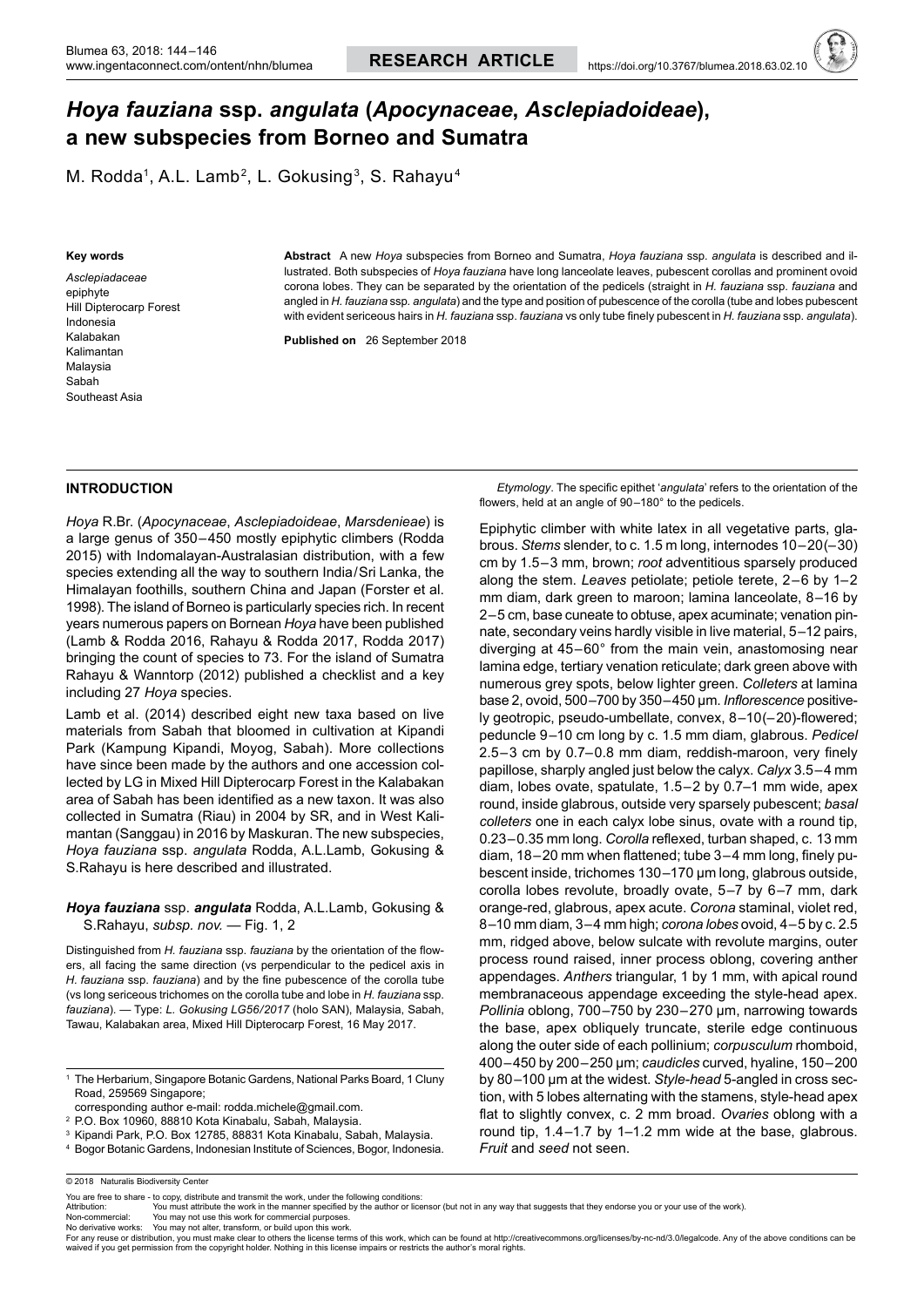

**Fig. 1** *Hoya fauziana* ssp*. angulata* Rodda,A.L.Lamb, Gokusing & S.Rahayu. a. Corolla, top view; b. pedicel and calyx, side view; c. corona, from underneath; d. pedicel and calyx, top view; e. flower and pedicel, side view; f. pollinarium (*Gokusing LG56/2017* (SAN)). — Drawn by Xiang Yun Loh.

Distribution & Ecology — *Hoya fauziana* ssp*. angulata* has been collected in one locality in Sumatra, Riau, Bukit Tiga Puluh area (*Maskuran s.n.* (BO)) and in two localities in Borneo, Sabah, Malaysia, Kalabakan area (*Gokusing LG56/2017* (SAN)) and Kalimantan, Sanggau, Jangkang area (*Maskuran s.n.* (BO)). In Sumatra as well as Sabah the species was collected in Mixed Hill Dipterocarp Forest, while in Kalimantan it was found in lowland mixed Dipterocarp and Heath Forest. All plants observed were epiphytic climbers.

Conservation status — Data Deficient (DD, IUCN Standards and Petitions Subcommittee 2017). Using GeoCAT (Bachman et al. 2011) we calculated the EOO for *H. fauziana* ssp*.* 

*angulata* to be > 145000 km<sup>2</sup> and the AOO > 12000 km<sup>2</sup> . The taxon should therefore be assessed as Least Concern. Only three populations are known and therefore it might belong to a threatened category. Only one collection is within a conservation area (Sumatra, Bukit Tiga Puluh) while the other two localities are not within conservation areas and may in the future be converted to agriculture. However, we do not have information on the population size, number of mature individuals and habitat loss to make an accurate conservation assessment and therefore assess *H. fauziana* ssp*. angulata* as Data Deficient. *Ex situ* collections are present at Kipandi Park and at Bogor Botanic Garden (Acc No. BBG- B 200409390).